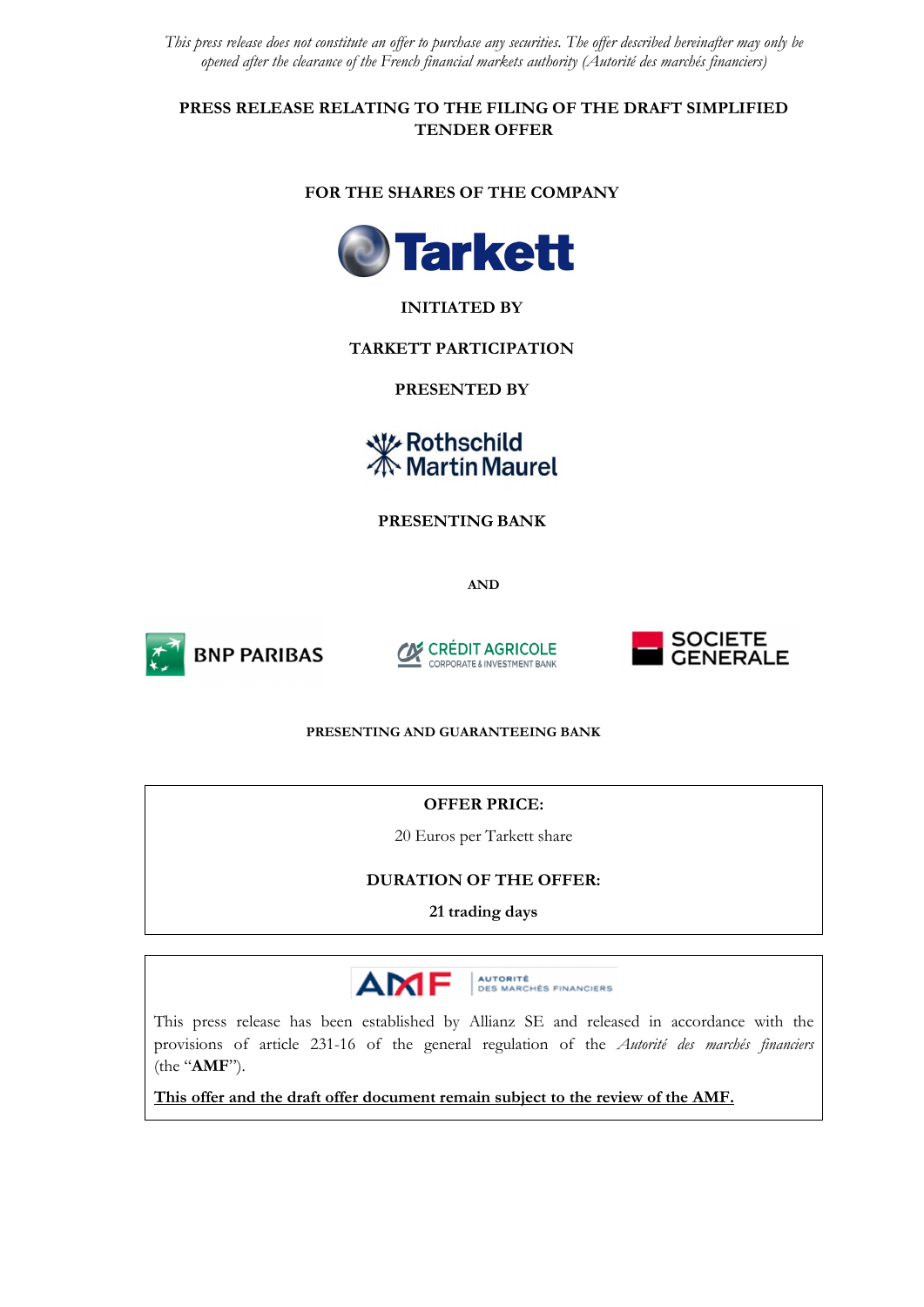# **IMPORTANT NOTICE**

In accordance with Article L. 433-4(II) of the French Monetary and Financial Code and Articles 237-1 and following of the AMF's general regulation, in the event that, after this Offer, the number of Tarkett shares not tendered to the Offer by minority shareholders (other than shares held by Tarkett in treasury and free shares covered by a liquidity mechanism) does not represent more than 10% of Tarkett's capital and voting rights, Tarkett Participation intends to file a request with the AMF to carry out, within three (3) months of the closing of the Offer, a squeeze-out in order that the Tarkett shares not tendered to the Offer (other than shares held by Tarkett in treasury and free shares covered by a liquidity mechanism) be transferred to Tarkett Participation in return for compensation per share equal to the Offer price.

The draft offer document prepared by Tarkett Participation (the "**Draft Offer Document**") is available on the websites of Tarkett and of the AMF (www.amf-france.org). It may be obtained free of charge from:

#### **Tarkett Participation**

Tour Initiale - 1, Terrasse Bellini 92919 Paris La Défense Cedex

> **BNP Paribas**  4 rue d'Antin 75002 Paris

#### **Rothschild Martin Maurel**

29 Avenue de Messine 75008 Paris

## **Crédit Agricole Corporate and Investment Bank**

12, place des Etats-Unis CS 70052

92547 Montrouge Cedex

# **Société Générale**

GLBA/IBD/ECM/SEG

75886 Paris Cedex 18

In accordance with Article 231-28 of the AMF's general regulation, a description of the legal, financial and accounting information relating to Tarkett Participation will be provided to the public no later than the day before the Offer opens. A press release will be published to inform the public about how this document may be obtained.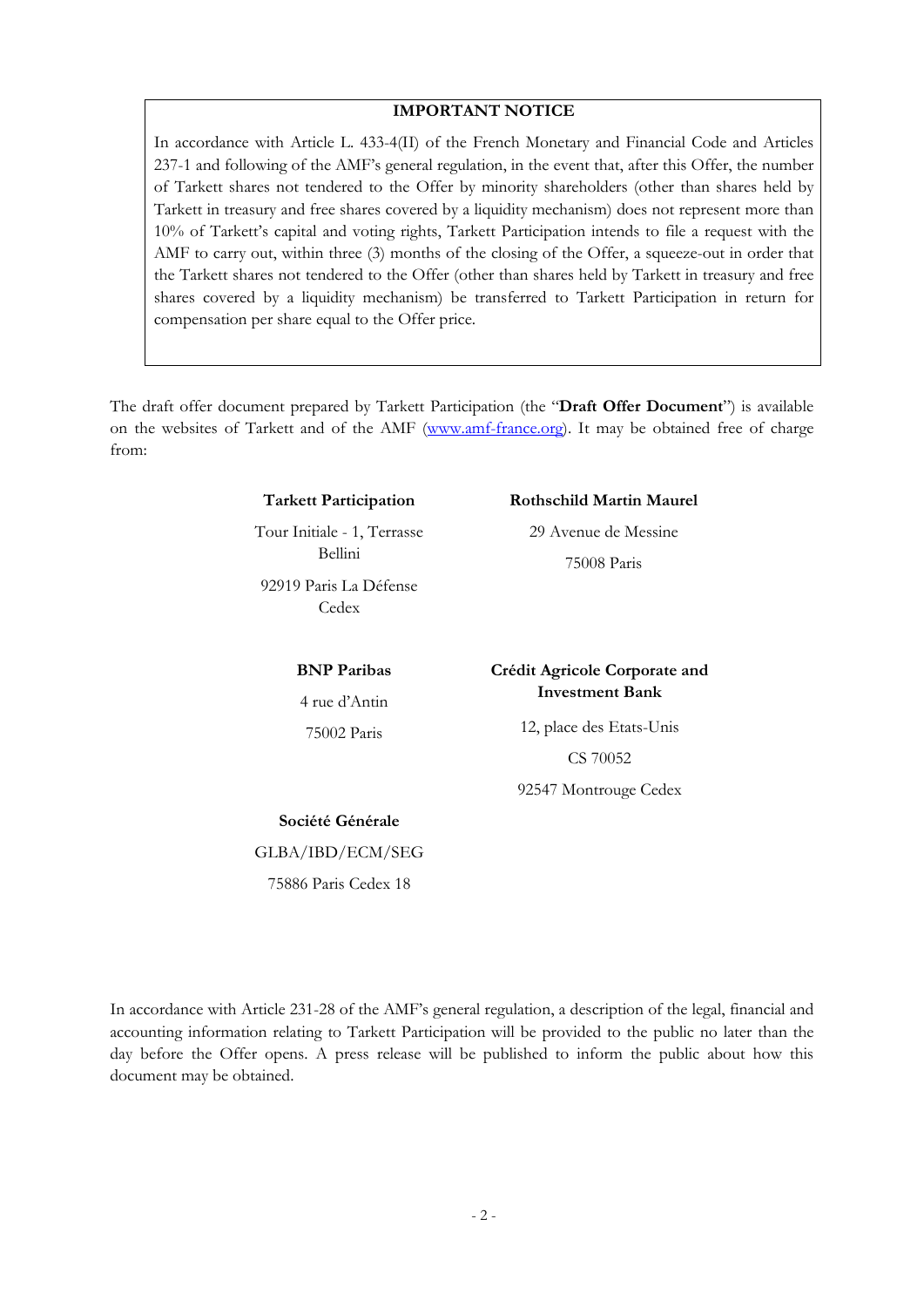#### **1. PRESENTATION OF THE OFFER**

In accordance with Title III of Book II and more specifically Articles 233-1 and following of the AMF's general regulation, Tarkett Participation, a simplified joint-stock company whose registered office is located at Tour Initiale - 1 Terrasse Bellini, 92919 Paris La Défense Cedex, registered with the Nanterre trade and companies register under number 898 347 877 (the "**Offeror**"), acting in concert within the meaning of Article L. 233-10 of the French Commercial Code with Société Investissement Deconinck<sup>1</sup> ("**SID**" or the "**Historic Shareholder**") and Trief Corporation SA<sup>2</sup> ("the "**Investor**") (hereinafter referred to, together with the Offeror, as the "**Concert**"), are making an irrevocable offer to all shareholders in Tarkett, a public limited company governed by a supervisory board and a management board, whose registered office is located at Tour Initiale - 1 Terrasse Bellini, 92919 Paris La Défense Cedex, registered with the Nanterre trade and companies register under number 352 849 327 ("**Tarkett**" or the "**Company**", and together with its direct and indirect subsidiaries the "**Group**"), to acquire all shares in the Company (the "**Shares**") that members of the Concert do not own directly or indirectly as of the date of the Draft Offer Document at a price of €20 per Share (the "**Offer Price**") through a simplified public tender offer as described below (the "**Offer**").

The Shares are admitted for trading on compartment B of the Euronext Paris regulated market ("**Euronext Paris**") under ISIN FR0004188670 (ticker: TKTT).

As of the date of the Draft Offer Document, the Offer and the members of the Concert together hold 33,222,659 shares in the Company representing 50.68% of the Company's capital and 50.14% of its theoretical voting rights based on a total of 65,550,281 shares and 66,264,868 theoretical voting rights in the Company<sup>3</sup> , in accordance with Article 223-11 of the AMF's general regulation.

The Offer is for:

- all Shares not held directly or indirectly by the Offeror, alone or in concert, that are already issued, except for Shares held in treasury by the Company<sup>4</sup>, it being stipulated that this represents, as of the date of the Draft Offer Document and to the Offeror's knowledge, a maximum of 31,935,195 Shares;
- all Shares that may be transferred before the Offer closes as a result of the vesting of shares awarded free of charge by the Company under the 2021 LTIP, i.e. to the Offeror's knowledge and as of the date of this document, a maximum of 250,377 Shares;

making a total maximum of 32,185,572 Shares.

Currently Vesting Free Shares (as defined below) are not included in the Offer, subject to the lifting of lock-up periods provided for by the applicable statutory or regulatory provisions. Holders of these free shares will have the benefit of a liquidity mechanism on terms described in section 2.4.2 of the Draft Offer Document.

The situation of holders of Free Shares in relation to the Offer is described in section 2.4 of the Draft

<sup>1</sup> A simplified joint-stock corporation whose registered office is located at Tour Initiale - 1 Terrasse Bellini, 92919 Paris La Défense Cedex and which is registered with the Nanterre trade and companies register under number 421 199 274, controlled by the Deconinck family.

<sup>&</sup>lt;sup>2</sup> A public limited company incorporated under Luxembourg law whose registered office is located at 5 rue Pierre d'Aspelt, L-1142 Luxembourg and which is registered with the Luxembourg trade and companies register under number B50162, a wholly owned subsidiary of Wendel SE, 89 rue Taitbout, 75009 Paris.

<sup>3</sup>Based on pro forma figures, themselves based on information as of 31 March 2021 published by the Company on its website in accordance with Article 223-16 of the AMF's general regulation.

<sup>4</sup> It being stipulated that as of the date of this document, the Company holds 392,427 shares in treasury (of which 250,377 are allocated to awards of performance shares free of charge under the LTIP 2021 plan).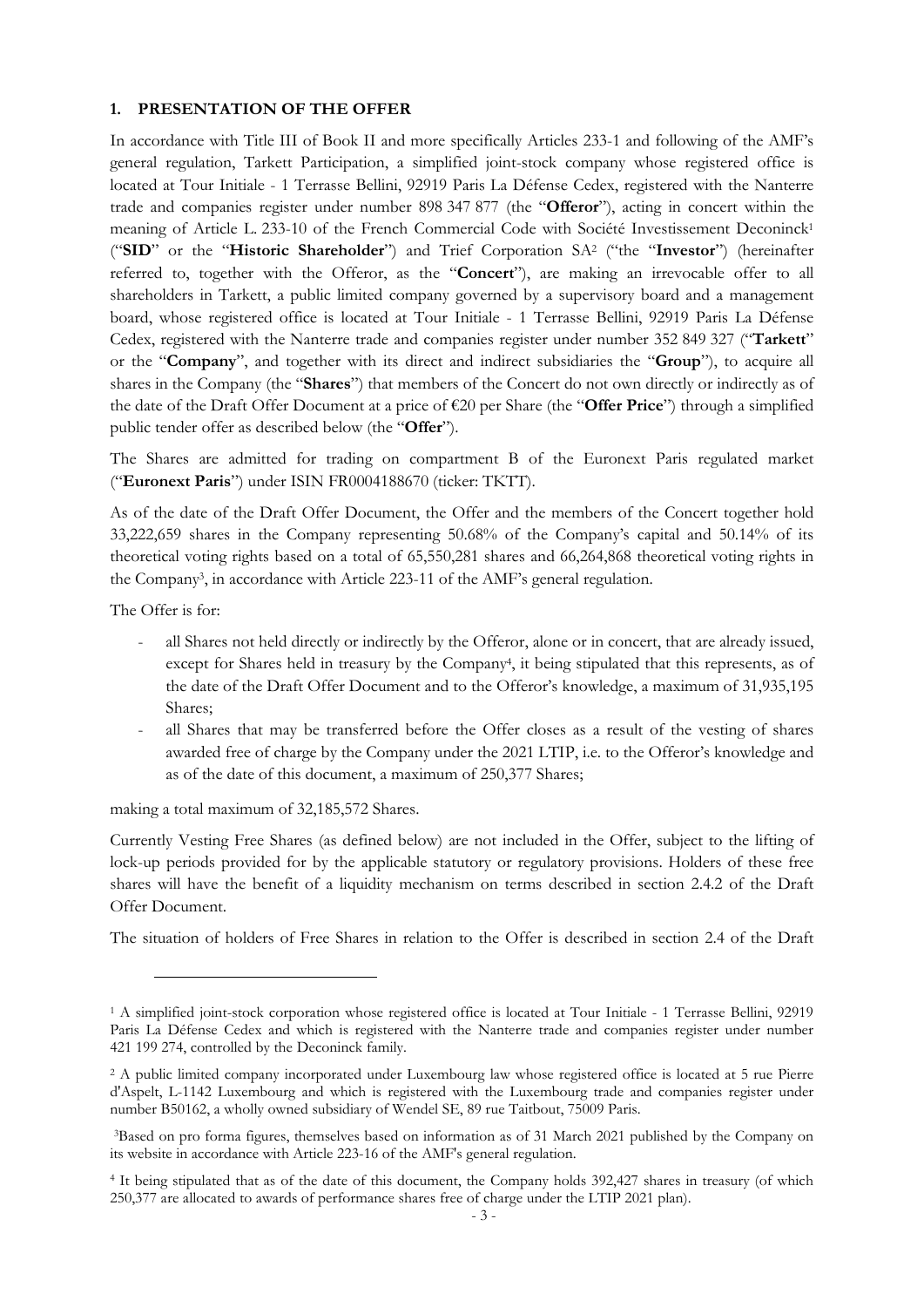Offer Document.

As of the date of the Draft Offer Document and to the Offeror's knowledge, there are no equity securities and no other financial instruments or rights that could give access, either immediately or in the future, to the Company's share capital or voting rights other than the Shares and the Currently Vesting Free Shares.

The Offer will take place according to the simplified procedure in accordance with Articles 233-1 and following of the AMF's general regulation.

It should also be noted that the Offeror is required to file the Offer pursuant to Article L. 433-3(I) of the French Monetary and Financial Code and Article 234-2 of the AMF's general regulation, following the SID Contribution (as described in Section 1.1.2) and the fact that SID and the Investor are acting in concert.

In accordance with Article 231-13 of the AMF's general regulation, Rothschild Martin Maurel, BNP Paribas, Crédit Agricole Corporate and Investment Bank ("**CA-CIB**") and Société Générale (the "**Presenting Banks**") filed the draft Offer and the Draft Offer Document with the AMF on 26 April 2021.

Only BNP Paribas, CA-CIB and Société Générale guarantee, in accordance with Article 231-13 of the AMF's general regulation, the content and irrevocable nature of the undertakings made by the Offeror in connection with the Offer.

# **1.1 Background of the Offer**

## **1.1.1 Reasons for the Offer**

Tarkett is a worldwide leader in innovative flooring and sports surface solutions. With its experienced staff and sales in more than 100 countries, the Group has gained in-depth knowledge and an excellent understanding of customers' cultures, tastes and requirements, regulations and customs regarding floor coverings in each country.

In the year ended 31 December 2020, Tarkett generated consolidated revenue of €2,633 million.

The Group was formed through the 1997 combination between French company Sommer Allibert SA, listed in Paris, and Tarkett AG, listed in Frankfurt. Tarkett's shares were admitted to trading on the Paris stock exchange in 2013.

Before the SID Transfer (as defined below), SID held 33,222,659 Shares representing 50.68% of the capital<sup>5</sup> .

Given the increased volatility in the markets and in commodity prices, SID decided to explore the possibility of delisting Tarkett in order to allow the Company to implement its strategy in a calmer environment.

SID also wants to increase its control over Tarkett by offering Tarkett shareholders liquidity, allowing them to sell their Shares at an attractive price, and at the same time gain the backing of a financial partner in order to support the Company's development.

On 23 April 2021, after a competitive process, SID and the Investor entered into (i) an investment agreement (the "**Investment Agreement**") and (ii) a shareholder's agreement (the "**Shareholders' Agreement**"). Pursuant to the Investment Agreement, SID and the Investor are acting in concert with respect to the Company within the meaning of Article L. 233-10 of the French Commercial Code.

<sup>5</sup> Based on a total of 65,550,281 shares at 31 March 2021 as reported on the Company's website.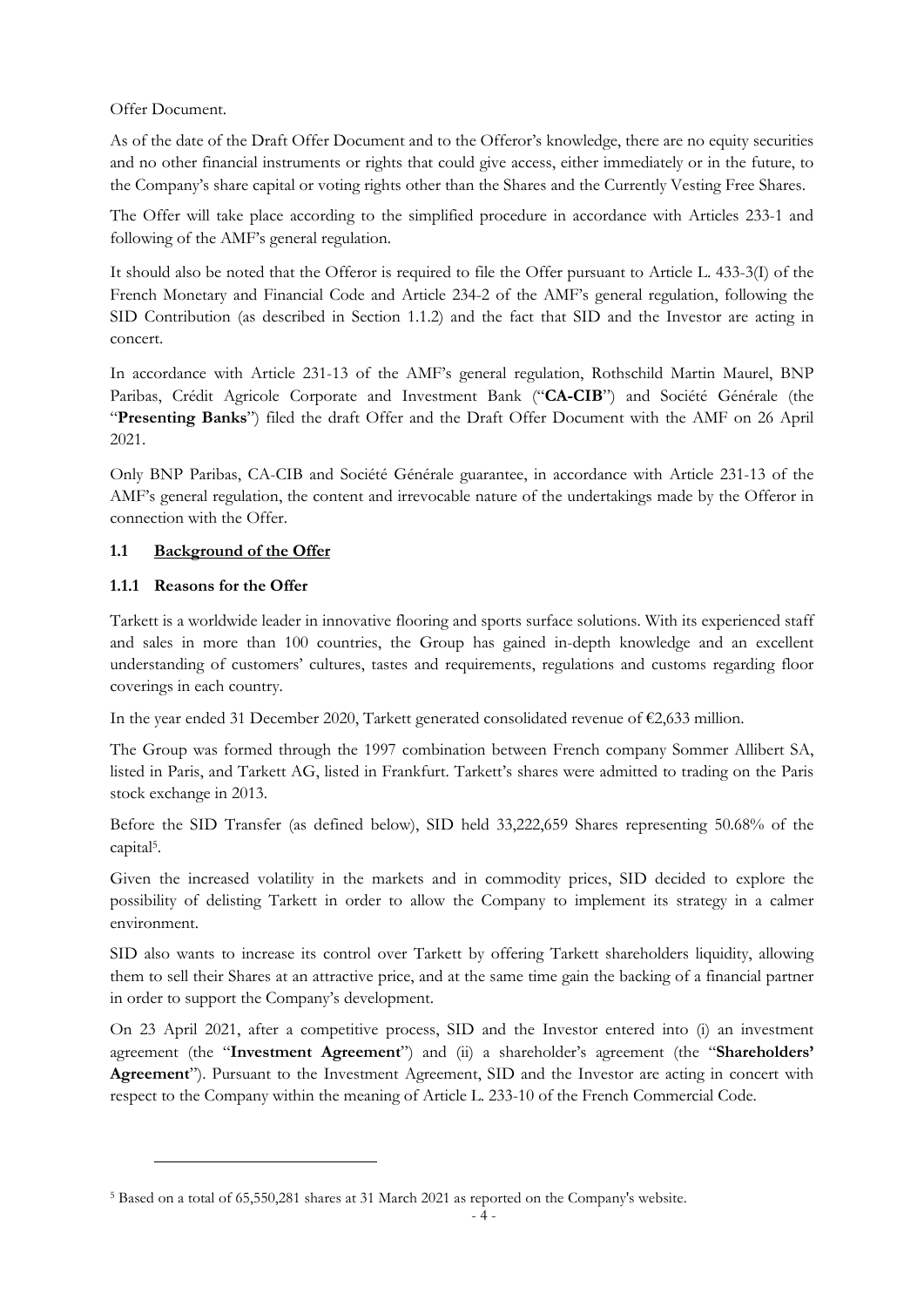As described in more detail in section 1.3.1 of the Draft Offer Document, the Investment Agreement provides for the Offeror to make a simplified public tender offer for the shares not held by the Offeror.

As declared on 23 April 2021 in a joint press release of the Company and the Offeror, the draft Offer was welcomed by the Company's Supervisory Board, which set up an ad hoc committee consisting of independent members, in charge of overseeing the work done by the independent appraiser and making recommendations to the Company's Supervisory Board regarding the Offer. In the context of the preparation of the draft Offer, and on the recommendation of the ad hoc committee, the Supervisory Board appointed Finexsi, represented by Mr. Olivier Courau and Mr. Olivier Peronnet, as independent appraiser with the task of preparing a report on the financial terms of the Offer and the possible squeezeout in accordance with Article 261-1(I)(1), (2) and (4) and Article 261-1(II) of the AMF's general regulation.

A press release dated 23 April 2021 stated that the Offeror would file its draft Offer with the AMF on 26 April 2021.

## **1.1.2 Presentation of the Offeror**

The Offeror is a simplified joint-stock corporation incorporated under French law, created by SID for the purposes of the Offer.

On 23 April 2021, SID contributed all of its Shares, i.e. 33,222,659 Shares (the "**Contributed SID Shares**") representing 50.68% of the Company's capital and 66.40% of its theoretical voting rights (the "**SID Contribution**"). When the SID Contribution took place, the double voting rights attached to some of the Contributed SID Shares were lost.

On the same day, SID sold to the Investor 1 ordinary share in the Offeror for a price based on the Offer Price and the Investor is today acquiring, in accordance with the Investment Agreement, 17,982,145 additional ordinary shares in the Offeror for a total amount of €30 million, determined for transparency on the basis of the Offer Price in accordance with the Investment Agreement<sup>6</sup>.

| Shareholder <sup>1</sup> | Number of<br><b>Shares</b> | % of capital | Number of<br>voting rights | $\%$ of voting<br>rights |
|--------------------------|----------------------------|--------------|----------------------------|--------------------------|
| <b>SID</b>               | 380,294,901                | $95.49\%$    | 380,294,901                | $95.49\%$                |
| Trief Corporation SA     | 17,982,146                 | $4.51\%$     | 17,982,146                 | $4.51\%$                 |
| Total                    | 398,277,047                | $100.00\%$   | 398,277,047                | $100.00\%$               |

After those transactions, ownership of the Offeror's share capital and voting rights is as follows:

#### **1.1.3 Ownership of the Company's capital and voting rights**

To the Offeror's knowledge, as of 31 March 2021, the Company's share capital totals €327,751,405, divided into 65,550,281 Shares with par value of €5 each.

(a) Ownership of the Company's capital and voting rights before the SID Contribution

To the Offeror's knowledge, ownership of the Company's capital and voting rights broke down as follows before the SID Contribution:

<sup>6</sup> The transfer of 17,982,145 ordinary shares in the Offeror to the Investor results from an acquisition agreement signed on 23 April 2021.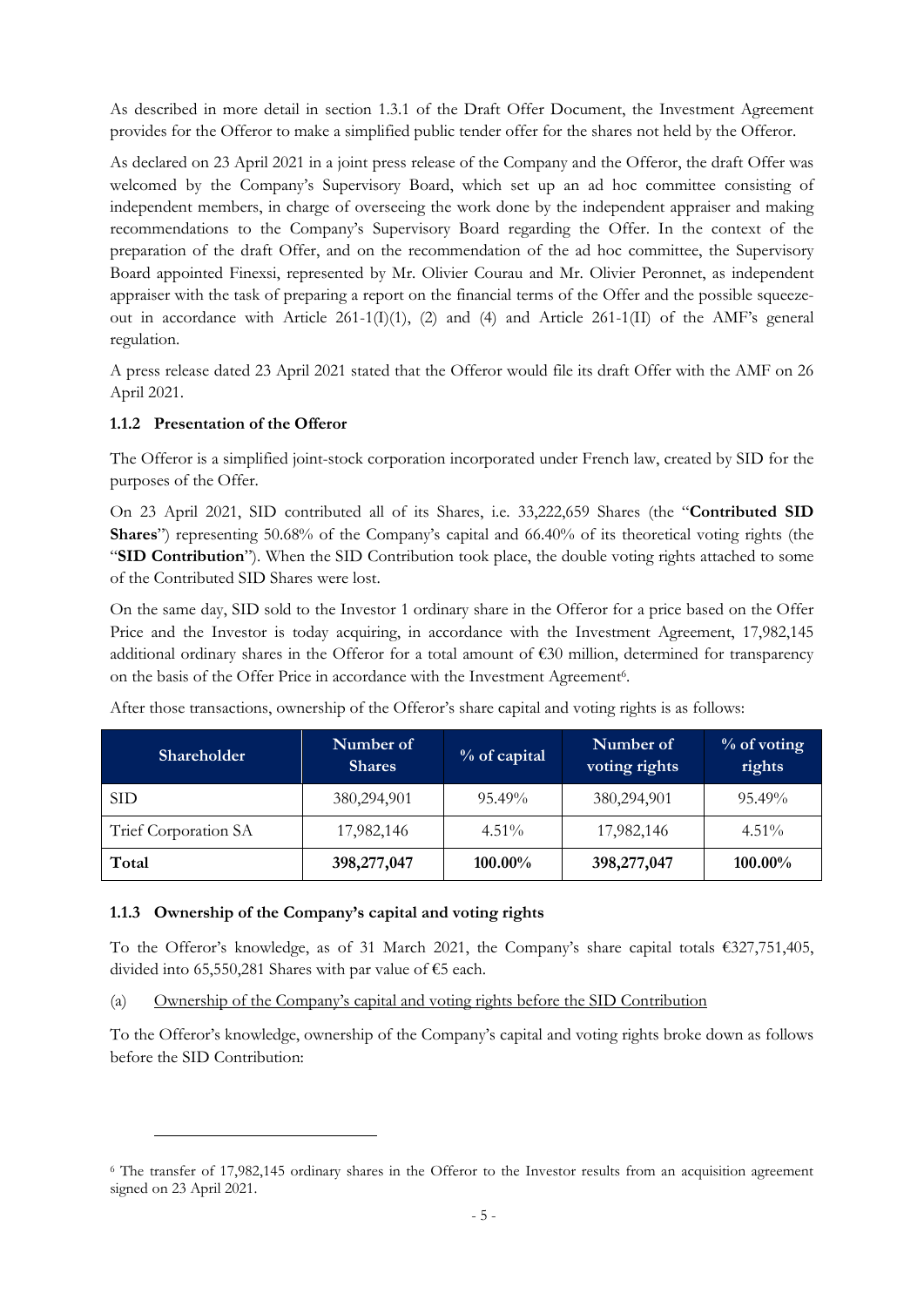| Shareholder                                | Number of<br><b>Shares</b> | % of capital | Number of<br>theoretical<br>voting rights | % of theoretical<br>voting rights |
|--------------------------------------------|----------------------------|--------------|-------------------------------------------|-----------------------------------|
| Société Investissement<br>Deconinck        | 33,222,659                 | $50.68\%$    | 65,297,730                                | $66.40\%$                         |
| Deconinck family and<br>related companies7 | 407,844                    | $0.62\%$     | 412,844                                   | $0.42\%$                          |
| Treasury shares                            | 392,427                    | $0.60\%$     | 392,427                                   | $0.40\%$                          |
| Free float                                 | 31,527,351                 | $48.10\%$    | 32,236,938                                | 32.79%                            |
| Total                                      | 65,550,281                 | 100%         | 98,339,9398                               | 100%                              |

To the Offeror's knowledge, the members of the Deconinck family and their companies have stated their intention to tender their Shares to the Offer.

(b) Ownership of the Company's capital and voting rights after the SID Contribution

As of the date of the Draft Offer Document and to the Offeror's knowledge, ownership of the Company's capital and voting rights break down as follows after the SID Contributionand taking into account the loss of double voting rights resulting from the SID Contribution:

| <b>Shareholder</b>                        | Number of<br><b>Shares</b> | % of capital | Number of<br>theoretical<br>voting rights | % of theoretical<br>voting rights |
|-------------------------------------------|----------------------------|--------------|-------------------------------------------|-----------------------------------|
| Offeror                                   | 33,222,659                 | $50.68\%$    | 33,222,659                                | 50,14%                            |
| Deconinck family and<br>related companies | 407,844                    | $0.62\%$     | 412,844                                   | 0.62%                             |
| Treasury shares                           | 392,427                    | $0.60\%$     | 392,427                                   | $0.59\%$                          |
| Free float                                | 31,527,351                 | $48.10\%$    | 32,236,938                                | 48.65%                            |
| Total                                     | 65,550,281                 | $100\%$      | 66,264,8689                               | 100%                              |

<sup>7</sup> Family members and related companies, as described in the threshold crossing declaration published on the AMF website dated 14 November 14 2018.

<sup>8</sup> Based on the total of 65,550,281 shares and 98,339,939 theoretical voting rights as of 31 March 2021 as reported on the Company's website.

<sup>9</sup> Based on 98,339,939 theoretical voting rights at 31 March 2021 as reported on the Company's website, taking into account the loss of double voting rights resulting from the SID Contribution.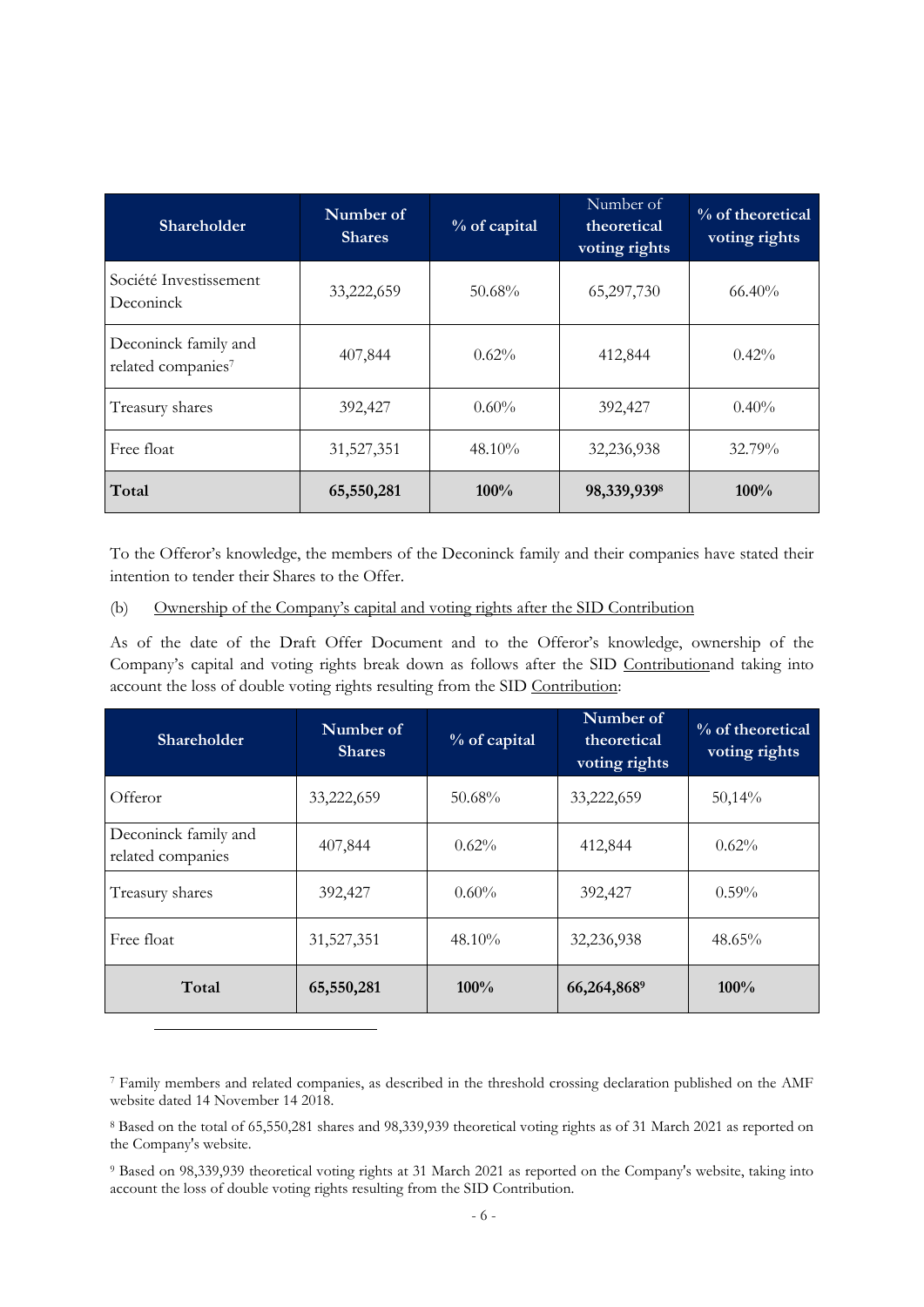The Shares in the Company held by the Offeror are pledged as part of the Bank Financing.

(c) Free shares

Details of free shares awarded by the Company to employees or executives of the Group are provided in section 2.4.1 of the Draft Offer Document.

(d) Threshold crossing disclosures and statements of intent

In accordance with Article L. 233-7 of the French Commercial Code and Articles 223-11 and following of the AMF's general regulation, the Concert intends to inform the AMF, following the SID Contribution and signature of the Investment Agreement, which took place on 23 April 2021, that its interest in the Company, individually and in concert, has risen above the statutory thresholds of 5%, 10%, 15%, 20%, 25%, 30%, 1/3 and 50% of the Company's capital and voting rights, and to state its intentions.

In addition, in accordance with article 7 of the Company's articles of association and Article L. 233-7 of the French Commercial Code, the Concert also intends to inform the Company that, following the SID Contribution that was completed on 23 April 2021, its interest in the Company, individually and in concert, has risen above all thresholds representing a multiple of 1% between 0% and 50% of the Company's capital and between 0% and 50% of the Company's voting rights.

(e) Acquisitions of the Company's Shares by the Offeror and other members of the Concert in the last 12 months

With the exception of the SID Contribution, the Offeror did not acquire any Shares in the Company in the 12 months before the draft Offer was filed. In addition, the members of the Concert did not acquire any Shares in the Company in the 12 months before the draft Offer was filed.

(f) Regulatory, administrative and antitrust approvals

The Offer is not subject to any requirement to obtain regulatory approval.

In certain circumstances and depending on the percentage of the Offeror's shares held by the Investor, the Investor's purchase of Shares could be subject to merger control approval in Austria, Germany, Ukraine and Brazil*.* In any event, the Investor has undertaken not to hold shares and/or exercise voting rights in the Offeror beyond the extent allowed by applicable regulations for as long as regulatory approval has not been obtained. As a result, such approvals have no impact on the Offer.

# **1.2 Intentions of the Offeror over the next 12 months**

# **1.2.1 Intentions regarding industrial, commercial and financial policy**

The Offeror, with the financial support provided by the Investor and with the help of the Company's current management team, intends to pursue the main strategies being implemented by the Company and SID and to support the Company's development.

# **1.2.2 Composition of the Company's corporate bodies and management**

If a squeeze-out takes place in relation to the Company's shares following the Offer, the Company would be converted into a simplified joint-stock corporation led by the Offeror's Chairman, namely Fabrice Barthélemy.

If the Company's Shares were to remain listed, the Company would retain a dual governance structure consisting of a Management Board and a Supervisory Board, it being stipulated that (i) a majority of the Supervisory Board members would be appointed on the basis of SID's proposals, (ii) if the Investor owns more than 10% of the Offeror's voting rights, a Supervisory Board member would be appointed on the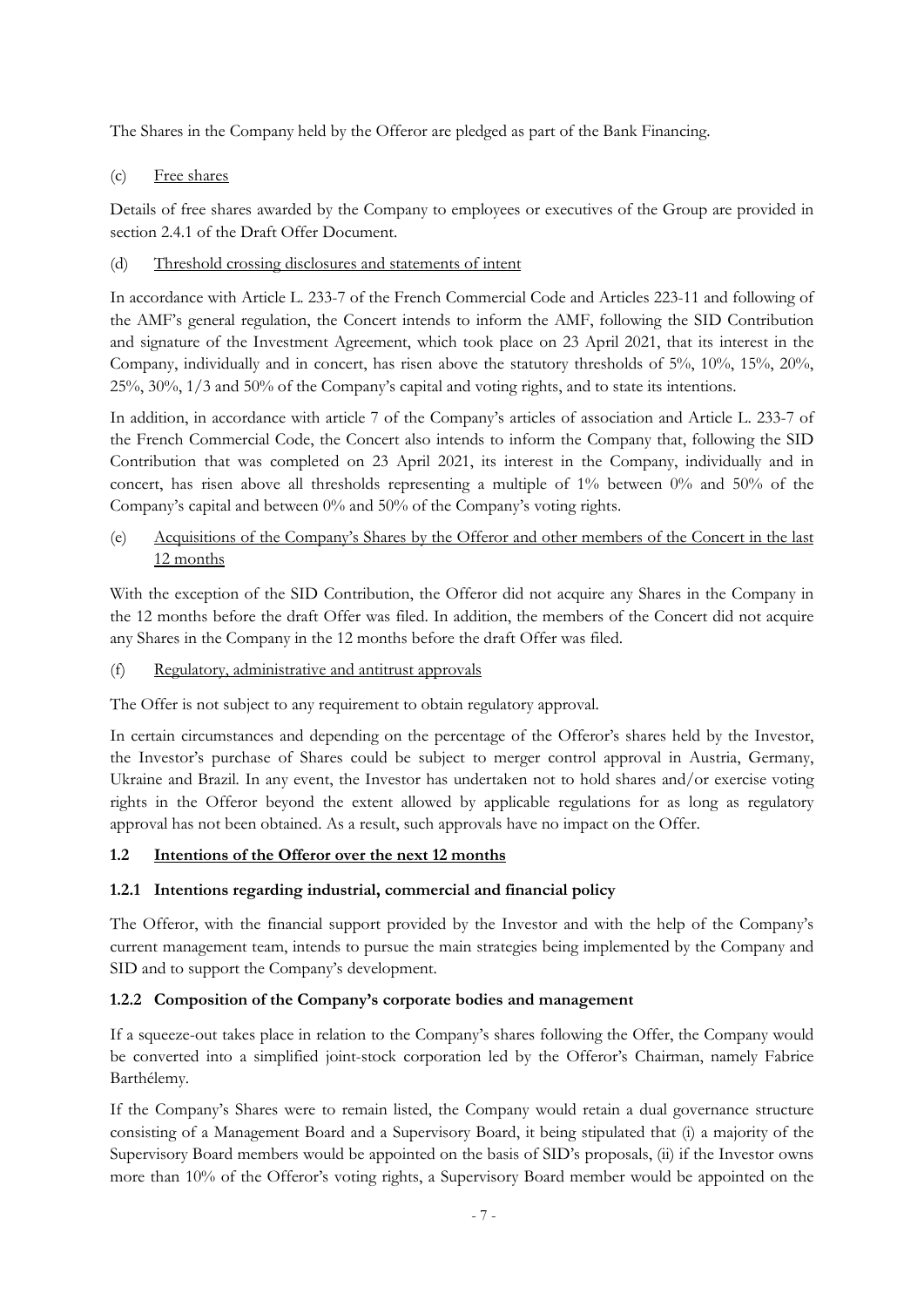basis of the Investor's proposal and (iii) at least a third of the Supervisory Board members would be independent according to the provisions of the Afep-Medef code applicable to controlled companies. The Composition of the Management Board would remain unchanged.

## **1.2.3 Intentions regarding employment**

The Transaction forms part of a plan in which the Company's business activities and development are to continue. As a result, the Offer should not in itself result in any particular impact on the Company's workforce, wage policy or human resource management policy. Depending on the outcome of the Offer and the possible delisting of Tarkett, certain functions specifically related to the listing could be affected by the proposed transaction.

# **1.2.4 Merits of the Offer for the Company and the shareholders**

The Offeror is offering the Company's shareholders who tender their Shares to the Offer the opportunity to obtain immediate liquidity for all of their interest at an attractive price.

The Offer Price represents a premium of 38.1%<sup>10</sup> and 44.4% relative to the daily volume-weighted average closing price in the 20 and 60 stock exchange trading sessions preceding the Offer announcement respectively, and a 25.8% premium to the closing price preceding the Offer announcement.

Information for assessing the Offer Price is presented in section **Erreur ! Source du renvoi introuvable.** of the Draft Offer Document.

## **1.2.5 Synergies**

The Offeror is a holding company that was incorporated on 16 April 2021 and its purpose is to own an equity stake in and manage the Company. As a result, the Offeror does not anticipate any cost or revenue synergies with the Company, other than savings resulting from delisting the Company.

#### **1.2.6 Intentions regarding a possible merger**

There are no plans for the Offeror to merge with the Company.

# **1.2.7 Intention in terms of carrying out a squeeze-out or maintaining the Company's listing after the Offer**

In accordance with Article L. 433-4(II) of the French Monetary and Financial Code and Articles 237-1 and following of the AMF's general regulation, the Offeror intends to file a request with the AMF to carry out, within three (3) months of the closing of the Offer, a squeeze-out in order that the Shares in the Company not tendered to the Offer (other than shares held in treasury and free shares that are covered by the Liquidity Mechanism and treated in the same way as shares held by the Offeror in accordance with Article L. 233-9(I)(4) of the French Commercial Code) be transferred to the Offeror in return for compensation per share equal to the Offer Price (free of charge) in the event that, after the Offer, the number of shares in the Company not tendered by minority shareholders (other than shares held in treasury and free shares that are covered by the Liquidity Mechanism and treated in the same way as shares held by the Offeror in accordance with Article L. 233-9(I)(4) of the French Commercial Code) does not represent more than 10% of the Company's capital and voting rights.

In the event that the Offeror is unable to carry out a squeeze-out following the Offer, the Offeror reserves the right to file a public offer, followed, if applicable, by a squeeze-out in respect of the Shares that it does not hold directly or indirectly, alone or in concert, at that date. In this context, the Offeror

<sup>&</sup>lt;sup>10</sup> The difference in premium of 0.4% with the one published in the Tarkett and Wendel press releases of 23 April 2021 is due to the delay in FactSet taking into account the volumes of Tarkett shares traded on certain trading platforms.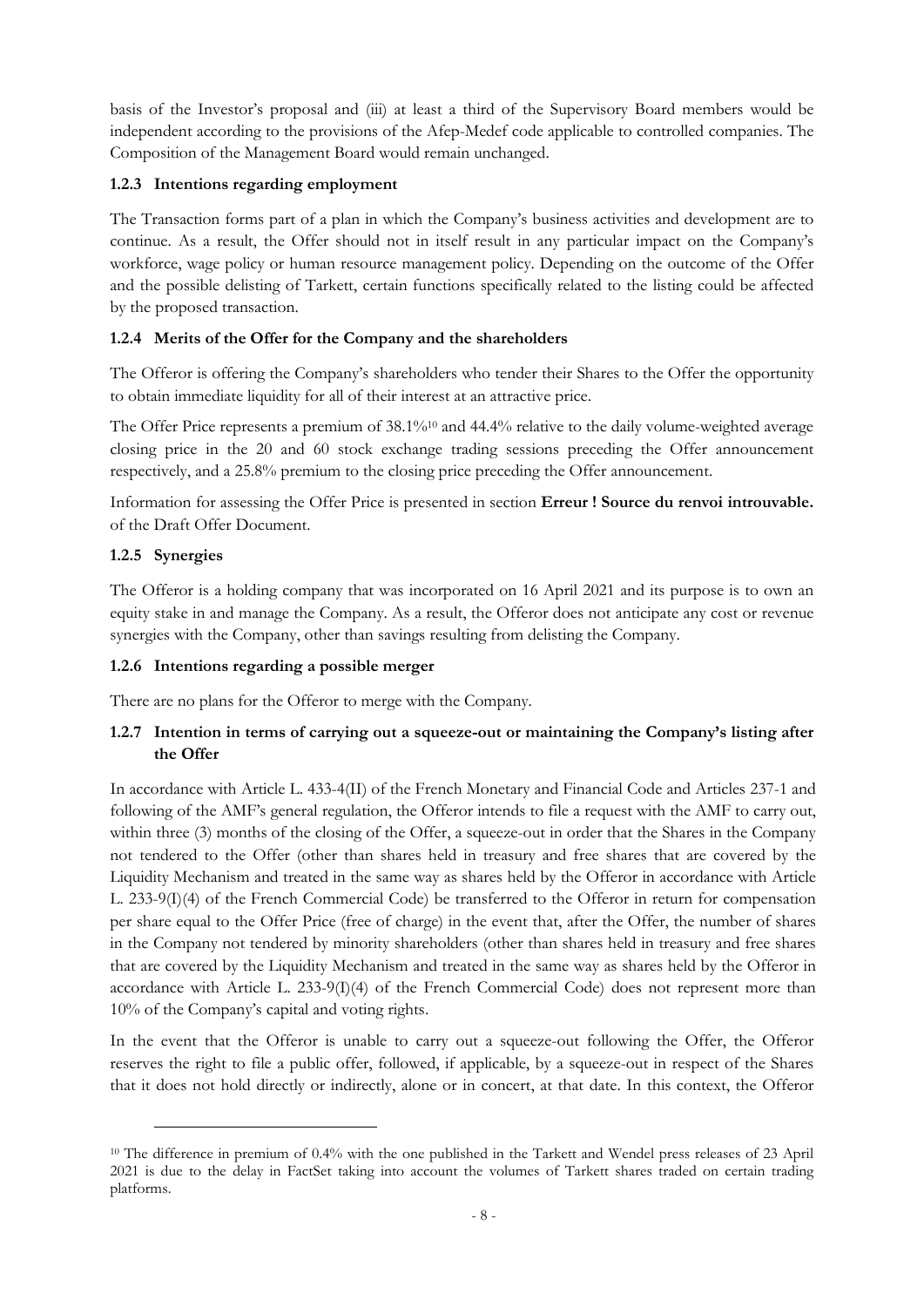may decide to increase its shareholding in the Company following the Offer and prior to the filing of a new offer in accordance with the applicable legal and regulatory provisions.

# **1.2.8 The Company's dividend distribution policy**

For the record, the table below sets out the dividends paid by the Company in the last three years.

| Shareholders' general meeting | Dividend per share |
|-------------------------------|--------------------|
| 2020                          | € $0.00$           |
| 2019                          | € $0.60$           |
| 2018                          | € $0.60$           |

There are no plans to approve any payment of dividends to the Company's shareholders in the shareholders' general meeting scheduled for 30 April 2021.

In the next 12 months, the Offeror intends to maintain a dividend policy in line with that adopted in 2020 and 2021, i.e. not to make any dividend payments.

Any change to the dividend distribution policy will take place in accordance with the law and the Company's articles of association, taking into account the Company's ability to make distributions, financial position and funding needs.

#### **1.3. Agreements that may materially affect the assessment of the Offer or its outcome**

## **1.3.1 Investment Agreement**

The members of the Concert entered into the Investment Agreement on 23 April 2021, which is more fully described in section 1.3.1 of the Draft Offer Document.

#### **1.3.2 Shareholders' Agreement**

On the same date, the members of the Concert formed a shareholders' agreement (the "**Shareholders' Agreement**"), governing relations between SID and the Investor regarding the Offeror and the subsidiaries it controls (including the Company) for a period of 15 years, the main terms of which are summarised in section 1.3.2 of the Draft Offer Document and which will come into force on the settlement date of the Offer or of the squeeze-out as the case may be.

# **1.3.3 Investment and performance share plans involving the Offeror and the Company**

The members of the Concert have agreed as part of the Investment Agreement to implement, after the Offer, an investment and performance share plan involving the Offeror for certain executives and senior managers of the Company, as described in section 1.3.3 of the Draft Offer Document.

# **1.3.4 Liquidity Mechanism**

Under the Investment Agreement, the members of the Concert have agreed to set up, after the Offer closing date, a liquidity mechanism for holders of Currently Vesting Free Shares and Free Shares Under Retention, as indicated in section 1.3.4 of the Draft Offer Document.

#### **1.3.5 Other agreements of which the Offeror is aware**

With the exception of the agreements described in sections 1.3.1 to 1.3.4 of the Draft Offer Document, there is not, to the Offeror's knowledge, any other agreement that may affect the assessment or outcome of the Offer.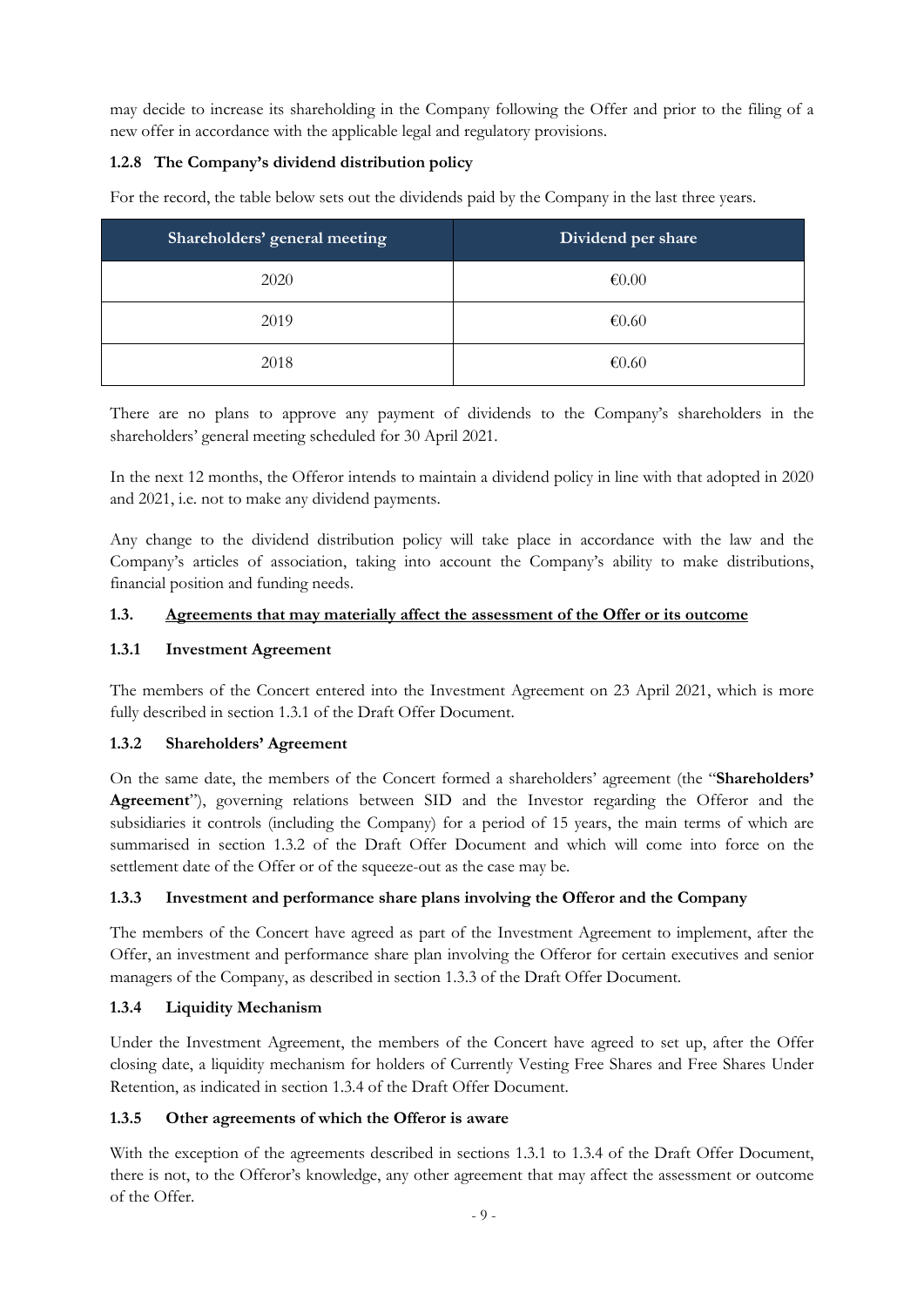# **2. DETAILS OF THE OFFER**

# **2.1 Terms of the Offer**

In accordance with Article 231-13 of the AMF's general regulation, the Presenting Banks, acting on behalf of the Offeror as presenting institutions, filed the draft Offer with the AMF on 26 April 2021 in the form of a simplified public tender offer for all Shares not currently held, directly or indirectly, by the Offeror.

Under the Offer, which will take place according to the simplified procedure governed by Articles 233-1 and following of the AMF's general regulation, the Offeror irrevocably undertakes to acquire during the Offer period all Shares tendered to the Offer at a price of  $\epsilon$ 20 per Share.

The attention of the Company's shareholders is drawn to the fact that, because the Offer is taking place according to the simplified procedure, it will not be reopened after the final result of the Offer is published.

BNP Paribas, CA-CIB and Société Générale, as guarantors, guarantee the content and irrevocable nature of the undertakings made by the Offeror in connection with the Offer, in accordance with Article 231-13 of the AMF's general regulation.

# **2.2 Adjustment of the Offer terms**

Any distribution of a dividend, interim dividend, reserve, issue premium or any other distribution (in cash or in kind) decided by the Company where the ex-date or any capital reduction would take place before the Offer closes will give rise to a reduction, on a euro-for-euro basis, in the price per share offered in the Offer.

# **2.3 Number and type of securities covered by the Offer**

As of the date of the Draft Offer Document, the Offeror holds 33,222,659 Shares representing 50.68% of the Company's capital and 50.14% of the Company's theoretical voting rights.

The Offer is for:

- all Shares not held directly or indirectly by the Offeror, alone or in concert, that are already in issue, except for Shares held in treasury by the Company11, it being stipulated that this represents, as of the date of the Draft Offer Document and to the Offeror's knowledge, a maximum of 31,935,195 Shares;
- all Shares that may be transferred before the Offer closes as a result of the vesting of shares awarded free of charge by the Company under the 2021 LTIP, i.e. to the Offeror's knowledge and as of the date of this document, a maximum of 250,377 Shares;

making a total maximum of 32,185,572 Shares. The situation in relation to the Offer of those awarded free shares, including holders of Free Shares Under Retention, is described in section 2.4.1 of the Draft Offer Document.

As of the date of the Draft Offer Document and to the Offeror's knowledge, there are no equity securities and no other financial instruments or rights that could give access, either immediately or in the future, to the Company's share capital or voting rights other than the Shares and the Currently Vesting Free Shares.

# **2.4 Position of the beneficiaries of free shares and liquidity mechanism**

# **2.4.1. Position of the beneficiaries of free shares**

The Company has put in place long-term incentive plans every year since 2011.

<sup>&</sup>lt;sup>11</sup> It being stipulated that as of the date of this document, the Company holds 392,427 shares in treasury (of which 250,377 are allocated to awards of performance shares free of charge under the LTIP 2021 plan).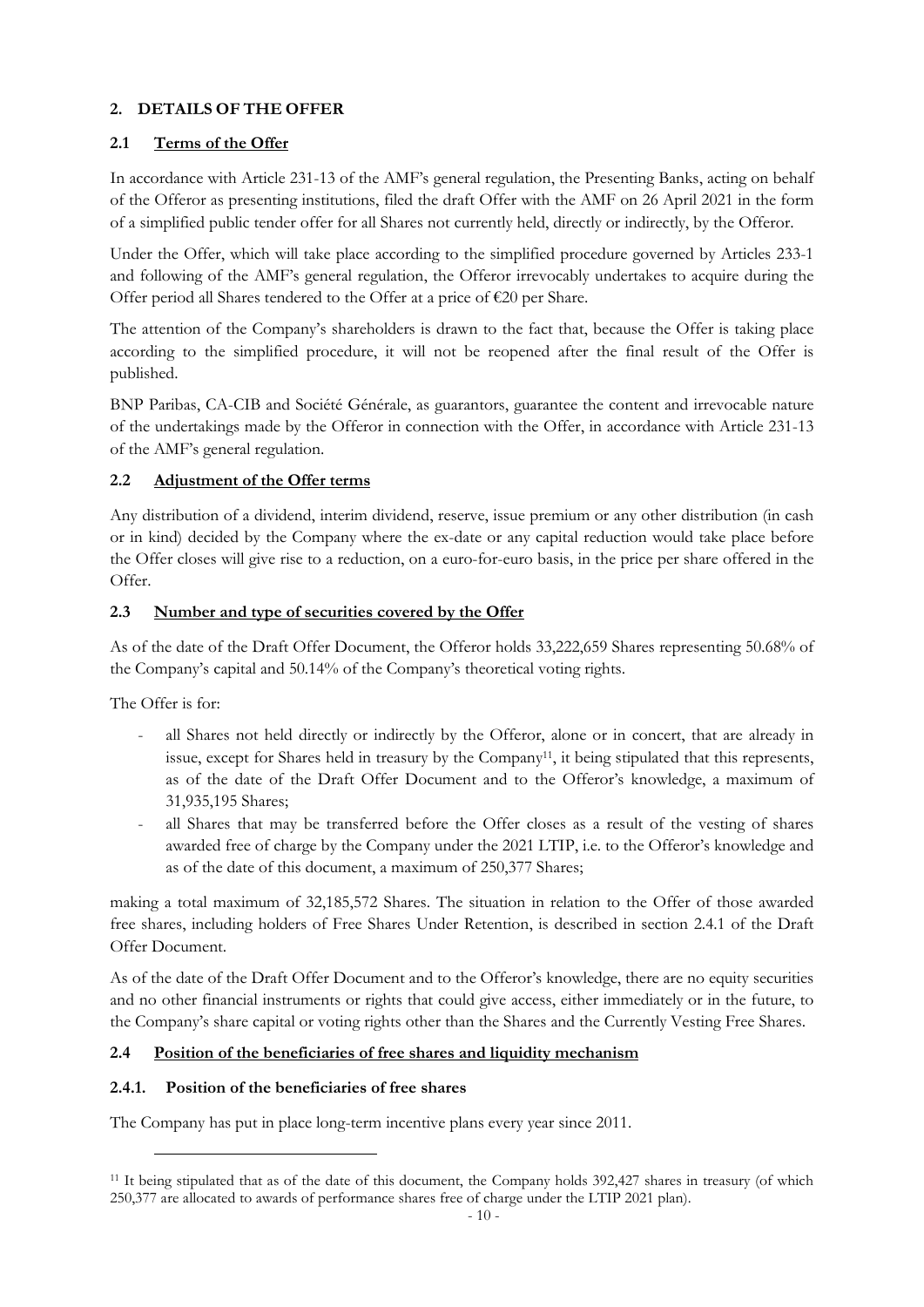The table below summarises the main characteristics of the outstanding free share plans put in place by the Company, to the Offeror's knowledge, as of the date of the Draft Offer Document. The figures presented exclude awarded free shares that are unlikely to vest through the application of the terms of the plans concerned:

|                                              | LTIP 2018-2021            | LTIP 2019-2022            | LTIP 2020-2023 |
|----------------------------------------------|---------------------------|---------------------------|----------------|
| Date of the shareholders'<br>general meeting | 26 April 2018             | 26 April 2019             | 30 April 2020  |
| Date of the Management<br>Board's decision   | 25 July 2018              | 24 June 2019              | 30 July 2020   |
| Vesting date                                 | 1 July 2021 <sup>12</sup> | 1 July 2022 <sup>13</sup> | 1 August 2023  |
| Performance conditions                       | $\checkmark$              | ✓                         | ✓              |
| Number of shares vested                      | 1,200                     | $\theta$                  | $\theta$       |
| Number of shares likely to<br>vest           | 250,37714                 | 335,21514                 | 476,20014      |

To the Offeror's knowledge, as of the date of the Draft Offer Document, a maximum of 811,415 Shares may be awarded under the LTIP 2019-2022 and LTIP 2020-2023 plans described above ("**Currently Vesting Free Shares**").

Subject to performance conditions being met, the 250,377 free shares that may vest under the LTIP 2018- 2021 plan will vest on 1 July 2021 and so it will be possible to tender them to the Offer.

In addition, some Shares currently held by beneficiaries of certain free share plans are locked up as of the date of the Draft Offer Document and will remain so until the estimated closing date of the Offer (the "**Free Shares Under Retention**"), including some Shares whose vesting period has ended as of the date of the Draft Offer Document. The Locked-up free Shares correspond to:

- (i) a maximum of 9,000 Shares under retention under Article L. 225-197-1(II) of the French Commercial Code, under which Tarkett's Supervisory Board has required Tarkett's corporate officers to retain their Shares until the end of their terms of office (the "**Additional Retention Period**");
- (ii) a maximum of 35,000 Shares under retention pending the expiration of a holding period specified by tax laws (period provided for in Article 150-0  $D(1ter)(A)(a)$  of the French General Tax Code ("**FGTC**") for Shares eligible for the provisions of Article 200 A(3) of the FGTC in its wording arising from Article 135 of French act no. 2015-990 of 6 August 2015 for growth, activity and equal economic opportunities).

To the Offeror's knowledge, as of the filing date of the Draft Offer Document and subject to cases of early vesting and transferability provided for by law, the Currently Vesting Free Shares and the Free Shares Under Retention will not be capable of being tendered to the Offer to the extent that the vesting periods, Additional Retention Period and holding period specified by tax laws have not expired before the closing of the Offer.

<sup>&</sup>lt;sup>12</sup> 1 August 2021 for some beneficiaries. If the Offer or a squeeze-out closes before that date, the securities concerned will be subject to the Liquidity Mechanism on the basis of the Offer Price.

<sup>13</sup> 1 August 2022 for some beneficiaries.

<sup>14</sup> Assuming a vesting of 100% of the shares.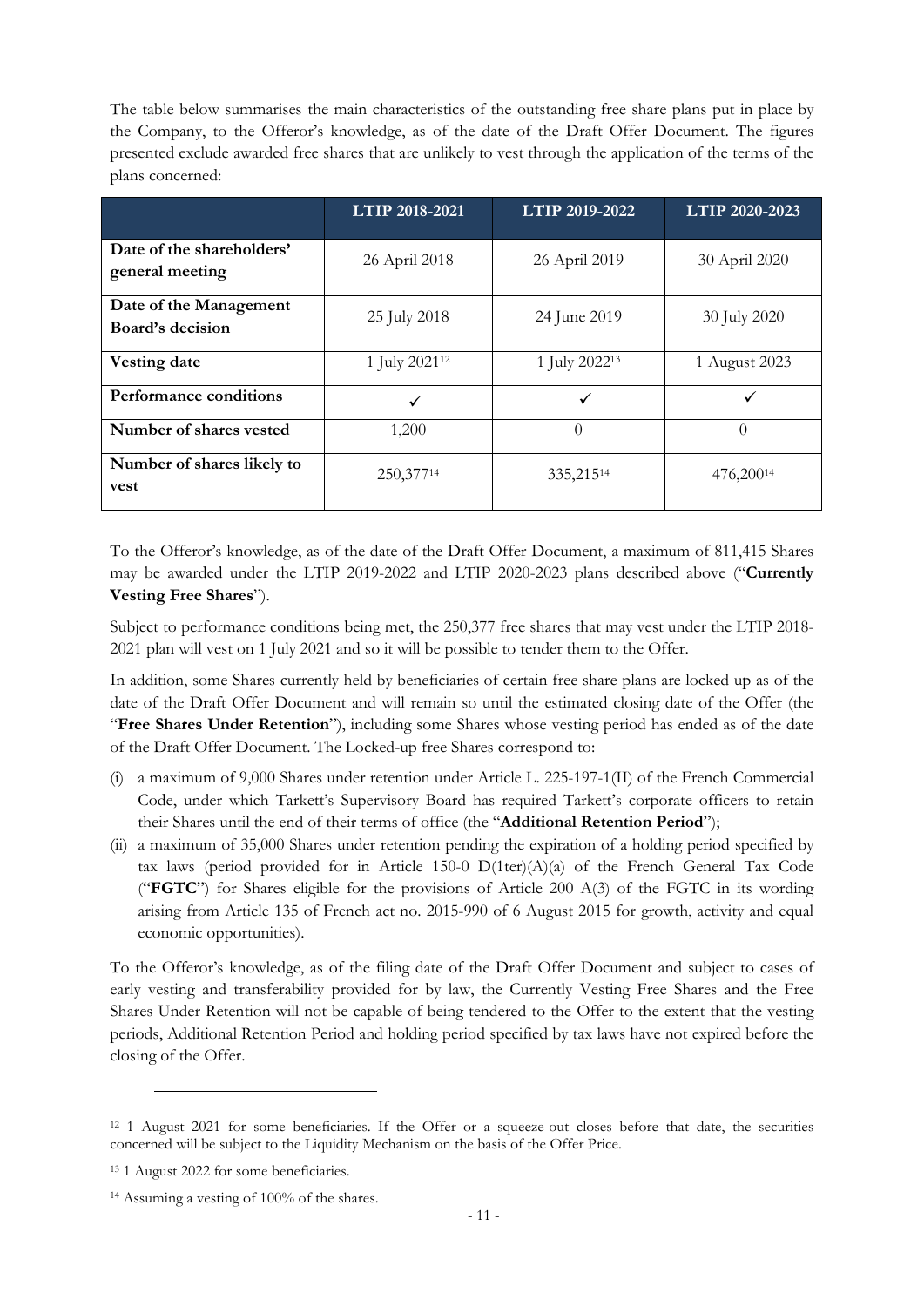# **2.4.2. Liquidity mechanism**

The Liquidity Mechanism that will be offered to holders of Free Shares Under Retention is described in greater detail in section 1.3.4 of this Draft Offer Document.

# **2.5 Offer details**

In accordance with Article 231-13 of the AMF's general regulation, the Presenting Banks, acting on behalf of the Offeror, filed the draft Offer and the Draft Offer Document with the AMF on 26 April 2021. On the same day, the AMF published a notice of filing relating to the Draft Offer Document on its website (www.amf-france.org).

In accordance with Article 231-16 of the AMF's general regulation, this Draft Offer Document, as filed with the AMF, is available to the public free of charge from the registered office of the Offeror and from the Presenting Banks, as well as online on the websites of the AMF (www.amf-france.org) and the Company (www.tarkett.com).

In addition, a press release containing the main elements of the Draft Offer Document and setting out how it may be obtained was published by the Offeror on 26 April 2021.

This Offer and the Draft Offer Document remain subject to review by the AMF.

The AMF will publish on its website a reasoned clearance decision with respect to the draft Offer after verifying that the draft Offer complies with applicable laws and regulations. In accordance with Article 231-23 of the AMF's general regulation, the clearance decision will constitute approval of the Offeror's offer document.

The offer document approved by the AMF as well as the other information relating in particular to the legal, financial and accounting characteristics of the Offeror, will be available to the public, in accordance with Article 231-28 of the AMF's general regulation, from the Offeror's registered office and from the Presenting Banks, no later than the day preceding the opening of the Offer. Such documents will also be available on the websites of the AMF (www.amf-france.org) and the Company (www.tarkett.com)).

In accordance with Articles 231-27 and 231-28 of the AMF's general regulation, a press release indicating how such documents are made available by the Offeror will be published no later than the day preceding the opening of the Offer including on the Company's website.

Prior to the opening of the Offer, the AMF will publish a notice announcing the opening and timetable of the Offer, and Euronext Paris will publish a notice announcing the arrangements and timetable of the Offer.

# **2.6 Procedure for tendering shares to the Offer**

Shares tendered to the Offer must be freely negotiable and free of any lien, charge, pledge, other guarantee or any restriction on the free transfer of their ownership. The Offeror reserves the right to reject any Share tendered to the Offer that does not comply with this condition.

The draft Offer and all of its related agreements are governed by French law. Any dispute or conflict, whatever its purpose or grounds, relating to this draft Offer will be brought before the competent courts.

The Offer would be open for a period of twenty-one (21) trading days. Shareholders' attention is drawn to the fact that, because the Offer is taking place according to the simplified procedure, it will not be reopened after the AMF publishes the result of the Offer.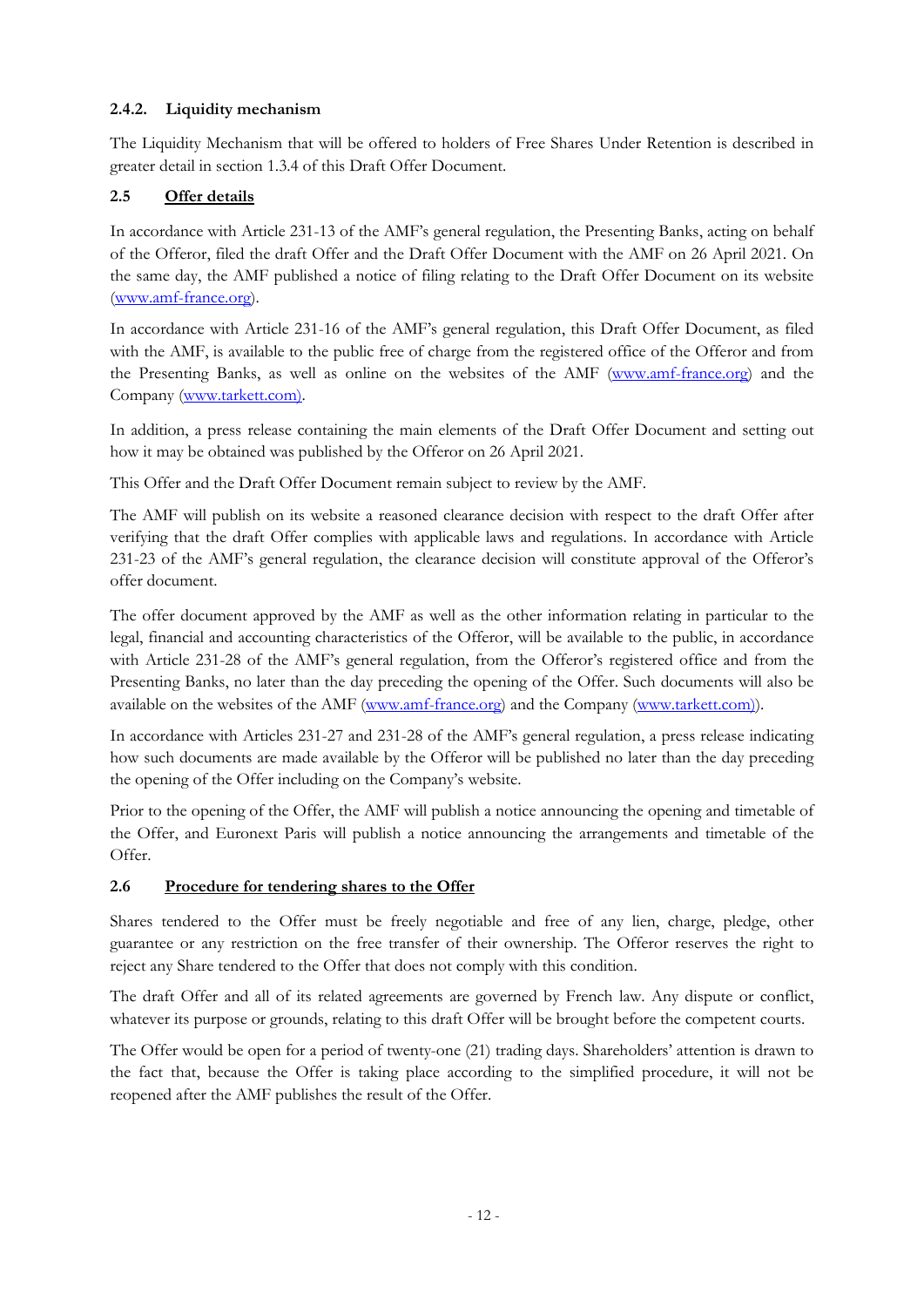Shares held in registered form must be converted into bearer form in order to be tendered to the Offer. As a result, shareholders whose Shares are in registered form and who wish to tender them to the Offer must request their conversion into bearer form at the earliest opportunity in order to tender them to the Offer.

Shareholders whose Shares are registered in an account managed by a financial intermediary and who wish to tender them to the Offer must send to the financial intermediary that is the custodian of their Shares an irrevocable order to tender or sell the Shares at the Offer Price, using the template provided by that intermediary in good time to allow their order to be executed and no later than the day on which the Offer closes, stating whether they are electing either to sell their Shares directly in the market or to tender their Shares to the semi-centralised Offer via Euronext Paris in order to benefit from the Offeror covering the brokerage fees as described in section 2.11 of the Draft Offer Document.

# *Market-based procedure for tendering shares to the Offer*

Tarkett shareholders wishing to tender their Shares to the Offer using the market-based procedure must send back their sale order by the last day of the Offer and settlement will take place as and when orders are executed, two (2) trading days after the execution of each order, it being stipulated that trading fees (including related brokerage fees and VAT) will remain payable by the shareholder selling the Shares in the market.

Exane, an investment service provider authorised as a market member, will buy the Shares sold in the market on behalf of the Offeror, in accordance with applicable regulations.

# *Semi-centralised procedure for tendering shares to the Offer*

Tarkett shareholders wishing to tender their Shares to the Offer using the semi-centralised procedure via Euronext Paris must send back their tender order by the last day of the Offer (subject to timeframes specific to certain financial intermediaries). Settlement will take place after the semi-centralisation operations have been completed.

The Offeror will cover shareholders' brokerage fees, it being stipulated that the conditions under which it will do so are described in section 2.11 of the Draft Offer Document.

Euronext Paris will pay directly to the financial intermediaries the amounts due in respect of the reimbursement of fees mentioned below from the semi-centralisation settlement date.

# **2.7 Trading of shares by the Offeror during the Offer period**

As declared on 23 April 2021 in a joint press release of the Company and the Offeror, the Offeror intends, until the opening of the Offer, to acquire shares, subject to limits set out in Article 231-38(IV) of the AMF's general regulation, i.e. up to 9,580,558 Shares, corresponding to up to 30% of the Shares targeted by the draft Offer at the Offer Price. Such acquisitions will be published on the AMF website in accordance with applicable regulations.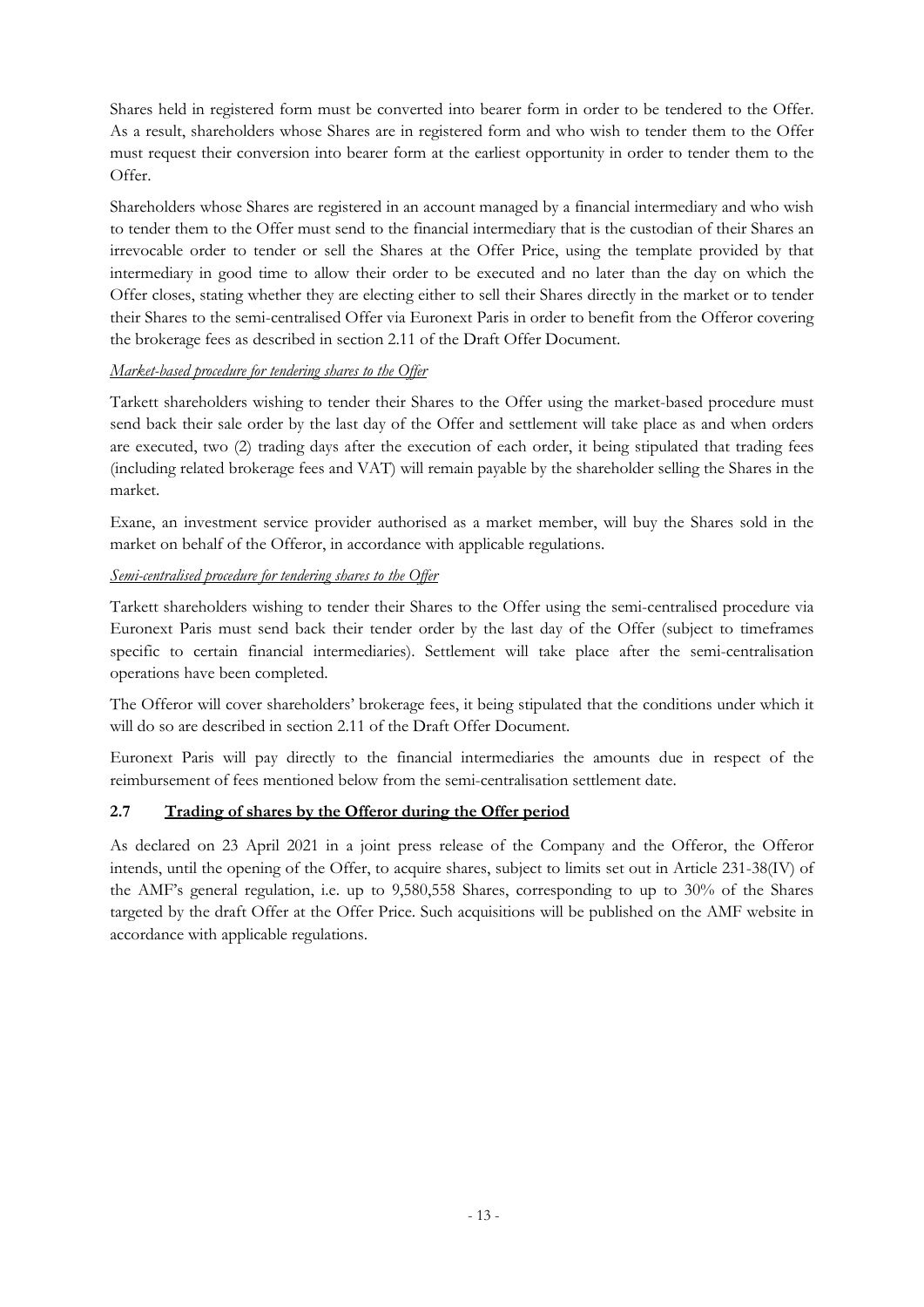# **2.8 Indicative timetable of the Offer**

Prior to the opening of the Offer, the AMF will publish a notice stating the opening and timetable of the Offer, and Euronext Paris will publish a notice announcing the arrangements and opening of the Offer.

| Dates          | Main stages of the Offer                                                                                                                                                                                                                                                                                                                                                                                                                                                                                                                                                                                                                                                                                                                                                                                                                                                                                                                                                                                                                                                                   |
|----------------|--------------------------------------------------------------------------------------------------------------------------------------------------------------------------------------------------------------------------------------------------------------------------------------------------------------------------------------------------------------------------------------------------------------------------------------------------------------------------------------------------------------------------------------------------------------------------------------------------------------------------------------------------------------------------------------------------------------------------------------------------------------------------------------------------------------------------------------------------------------------------------------------------------------------------------------------------------------------------------------------------------------------------------------------------------------------------------------------|
| 26 April 2021  | Offeror's draft Offer and Draft Offer Document filed with the AMF.<br>$\overline{\phantom{m}}$<br>Draft Offer Document made available to the public at the registered offices of<br>the Offeror and the Presenting Banks and posted on the websites of the<br>Company (www.tarkett.com) and the AMF (www.amf-france.org).<br>Publication of the press release relating to the filing and availability of the Draft<br>Offer Document.                                                                                                                                                                                                                                                                                                                                                                                                                                                                                                                                                                                                                                                      |
| [25 May 2021]  | Filing of the Company's draft reply document, including the reasoned opinion<br>of the Company's Supervisory Board and the report of the independent<br>appraiser.<br>The Company's draft reply document made available to the public at the<br>registered office of the Company and posted on the websites of the Company<br>(www.tarkett.com) and the AMF (www.amf-france.org).<br>Publication of the press release relating to the filing and availability of the<br>Company's draft reply document.                                                                                                                                                                                                                                                                                                                                                                                                                                                                                                                                                                                    |
| [22 June 2021] | Publication of the statement of compliance relating to the Offer by the AMF,<br>$\overline{\phantom{0}}$<br>signifying approval of the Offeror's offer document and the Company's reply<br>document.<br>Approved offer document made available to the public at the registered offices<br>of the Offeror and the Presenting Banks and posted on the websites of the<br>Company (www.tarkett.com) and the AMF (www.amf-france.org).<br>Approved reply document made available to the public at the registered office of<br>the Company and posted on the websites of the Company (www.tarkett.com)<br>and the AMF (www.amf-france.org.                                                                                                                                                                                                                                                                                                                                                                                                                                                      |
| [23 June 2021] | Information relating in particular to the legal, financial and accounting<br>-<br>characteristics of the Offeror made available to the public at the registered<br>offices of the Offeror and the Presenting Banks and posted on the websites of<br>the Company (www.tarkett.com) and the AMF (www.amf-france.org).<br>Publication by the Offeror of the press release stating how the approved Offer<br>Document and information relating in particular to the legal, financial and<br>accounting characteristics of the Offeror is being made available.<br>Information relating in particular to the legal, financial and accounting<br>characteristics of the Company made available to the public at the registered<br>office of the Company and posted on the websites of the Company<br>(www.tarkett.com) and the AMF (www.amf-france.org).<br>Publication by the Company of the press release stating how the approved reply<br>document and information relating in particular to the legal, financial and<br>accounting characteristics of the Company are being made available. |
| [24 June 2021] | Opening of the Offer<br>$\overline{\phantom{0}}$                                                                                                                                                                                                                                                                                                                                                                                                                                                                                                                                                                                                                                                                                                                                                                                                                                                                                                                                                                                                                                           |

An indicative timetable of the Offer is set out below: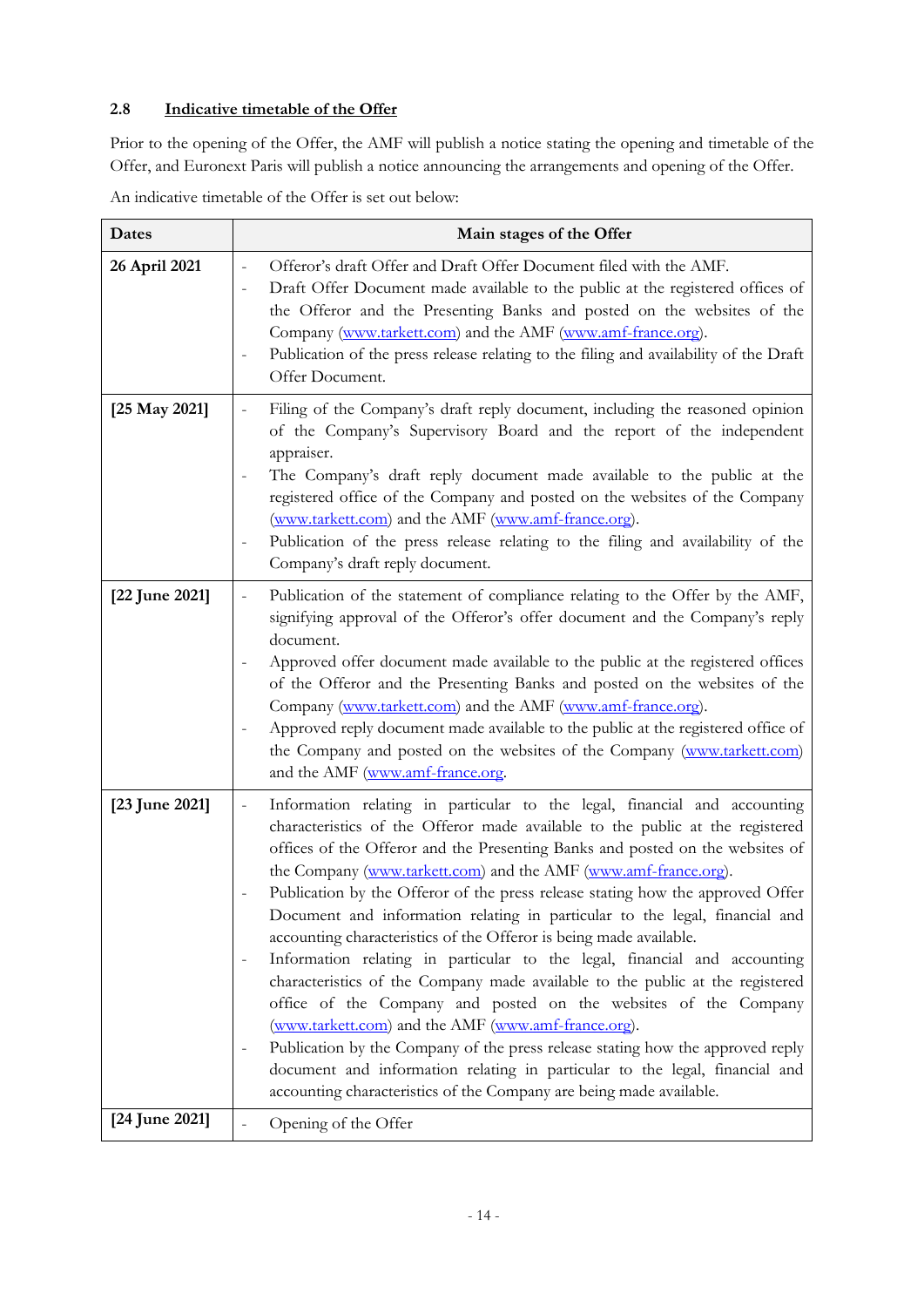| [22 July 2021]                               | Closing of the Offer <sup>15</sup>                                                          |
|----------------------------------------------|---------------------------------------------------------------------------------------------|
| $[26$ July 2021]                             | Publication by the AMF and Euronext Paris of the notice stating the result of<br>the Offer. |
| [29 July 2021]                               | Settlement of the semi-centralised Offer with Euronext Paris                                |
| Shortly after the<br>closing of the<br>Offer | Implementation of the squeeze-out as the case may be.                                       |

## **2.9 Expenses relating to the Offer**

The overall amount of all expenses, costs and disbursements incurred by the Offeror solely in connection with the Offer, including the fees and other expenses of its external financial, legal and accounting advisors, along with those of appraisers and other consultants, and publicity and communication expenses, is estimated at approximately  $E25$  million (excluding VAT).

## **2.10 Financing of the Offer**

The maximum cost of the Offeror acquiring all Shares covered by the Offer as filed on 26 April 2021, based on the Offer Price for the Shares, is €643,711,440 (excluding various expenses and commissions).

The Offer will be financed through the Shareholder Loan and the Bank Financing (as described in the Draft Offer Document.

## **2.11 Reimbursement of brokerage fees**

Except as indicated below, no expenses will be reimbursed and no commission will be paid by the Offeror to any intermediary or any person soliciting the tendering of Shares to the Offer.

The Offer will cover the brokerage fees and related VAT paid by holders of Shares who tender their Shares to the semi-centralised Offer, subject to a maximum of 0.3% (excluding VAT) of the amount of Shares tendered to the Offer with a maximum of €250 per application (including VAT). Only holders of Shares that are registered in an account the day before the opening of the Offer and who tender their Shares to the semi-centralised Offer may have their brokerage fees reimbursed as mentioned above (and the related VAT). Holders who sell their Shares in the market will not be able to have their brokerage fees (or of the related VAT) reimbursed.

#### **2.12 Restrictions on the Offer outside France**

No request to register the Offer or to obtain approval has been made to a financial market supervisory authority other than the AMF and no such request will be made.

As a result, the Offer is made to shareholders of the Company located in France and outside France, provided that the local laws to which they are subject allow them to take part in the Offer without the Offeror being required to complete any additional formalities.

The publication of the Draft Offer Document, the Offer, the acceptance of the Offer and the delivery of the Securities may in some countries be subject to specific regulations or restrictions. As a result, the Offer is not addressed to persons subject to such restrictions, either directly or indirectly, and is not capable of being accepted in a country in which the Offer is subject to restrictions.

<sup>15</sup> Since the Offer is open to American shareholders, it is expected that it remains open for 21 trading days in accordance with the applicable regulations.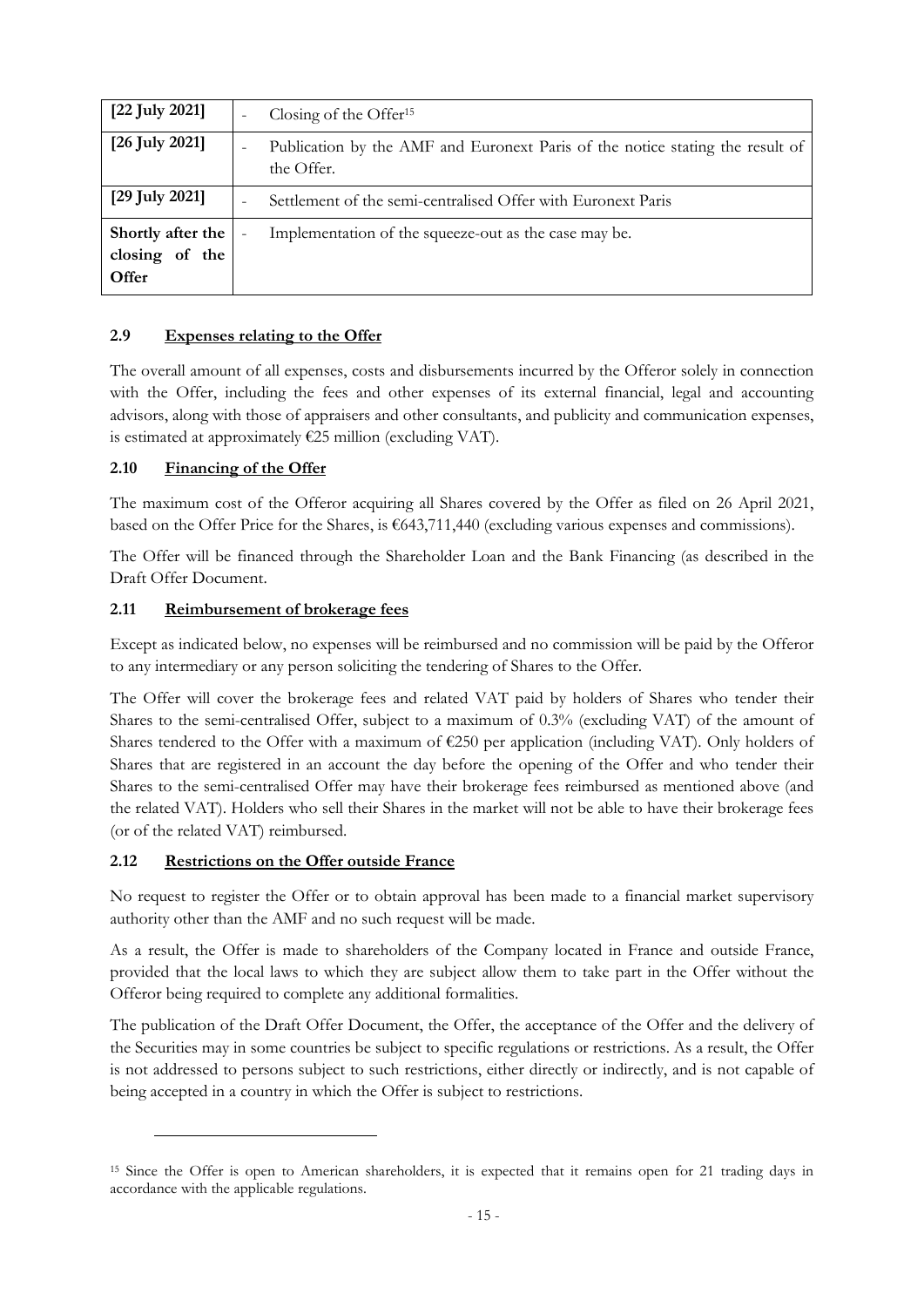Neither the Draft Offer Document nor any other document relating to the Offer constitutes an offer to buy or sell financial instruments or a solicitation of an offer in any country in which such offer or solicitation would be illegal, could not be legally made or would require the publication of a prospectus of any other formality in accordance with local financial laws. The holders of Securities located outside of France may participate in the Offer only to the extent that such participation is authorised by the local laws to which they are subject.

As a result, persons in possession of the Draft Offer Document are required to inform themselves about any applicable local restrictions and to comply with them. A failure to comply with these restrictions may constitute a violation of applicable stock exchange laws and regulations.

The Offeror will not be liable for the violation of applicable legal or regulatory restrictions by any person.

#### *United States*

In particular, as well as in France, the Offer will be made in the United States of America in accordance with Section 14(e) of the US Securities Exchange Act of 1934 as amended (the "1934 Act") and with the rules and regulations promulgated under that act, including Rule 14E, and will be subject to certain exemptions provided for by Rule 14d-1(d) of the 1934 Act and to French law. As a result, the Offer will be subject to certain disclosure and procedural rules, including those relating to the notice of extension of the Offer, settlement, purchases of Shares outside of the Offer and payment dates, which differ from those arising from American rules relating to public offers.

The payment of the Offer price to Tarkett's US shareholders could be a transaction subject to tax including US federal income tax. Each of Tarkett's US shareholders are strongly advised to consult immediately an independent professional advisor regarding the tax consequences of accepting the Offer.

It could be difficult for Tarkett's US shareholders to assert their rights under US federal stock exchange law, since the Offeror and Tarkett have their registered offices outside the United States of America and some or all of their managers and directors are residents of countries other than the United States of America. Tarkett's US shareholders may be unable to commence proceedings before a court outside the United States against a non-US company, its managers or its directors by invoking breaches of US stock exchange law. It may also be difficult to force a non-US company and its affiliates to comply with judgments handed down by a US court.

To the extent allowed by the applicable laws and regulations, including Rule 14e-5 of the 1934 Act, and in accordance with standard practice in France, the Offeror and its affiliates and/or its broker(s) (acting as agent in the name of and on behalf of the Offeror or its affiliates as the case may be) and Tarkett and its affiliates and/or its broker(s) (acting as agent in the name of and on behalf of Tarkett or its affiliates as the case may be) may, before or after the date of the Draft Offer Document, directly or indirectly, buy or take the necessary steps to buy Shares outside of the Offer ( the Offeror's intentions in this respect are described in Section 2.7 of the Draft Offer Document). Such purchases may take place on the market or through off-market transactions at the Offer Price. To the extent that information about such purchases and such provisions is made public in France, it would also be made public through a press release or any other method that would allow Tarkett's US shareholders to be informed and on Tarkett's website (www.tarkett.com). No purchases outside of the Offer shall take place by or on behalf of the Offeror, Tarkett or their respective affiliates in the United States of America. The affiliates of the financial advisors of the Offeror and of Tarkett may continue ordinary trading in Tarkett securities, which may include purchases or certain steps to purchase such securities.

This Draft Offer Document has not been filed or examined by any market authority (federal or state) or any other regulatory authority in the United States of America, and none of those authorities has commented on the accuracy or adequacy of the information contained in this Draft Offer Document. Any statement to the contrary would be unlawful and could constitute a criminal offence.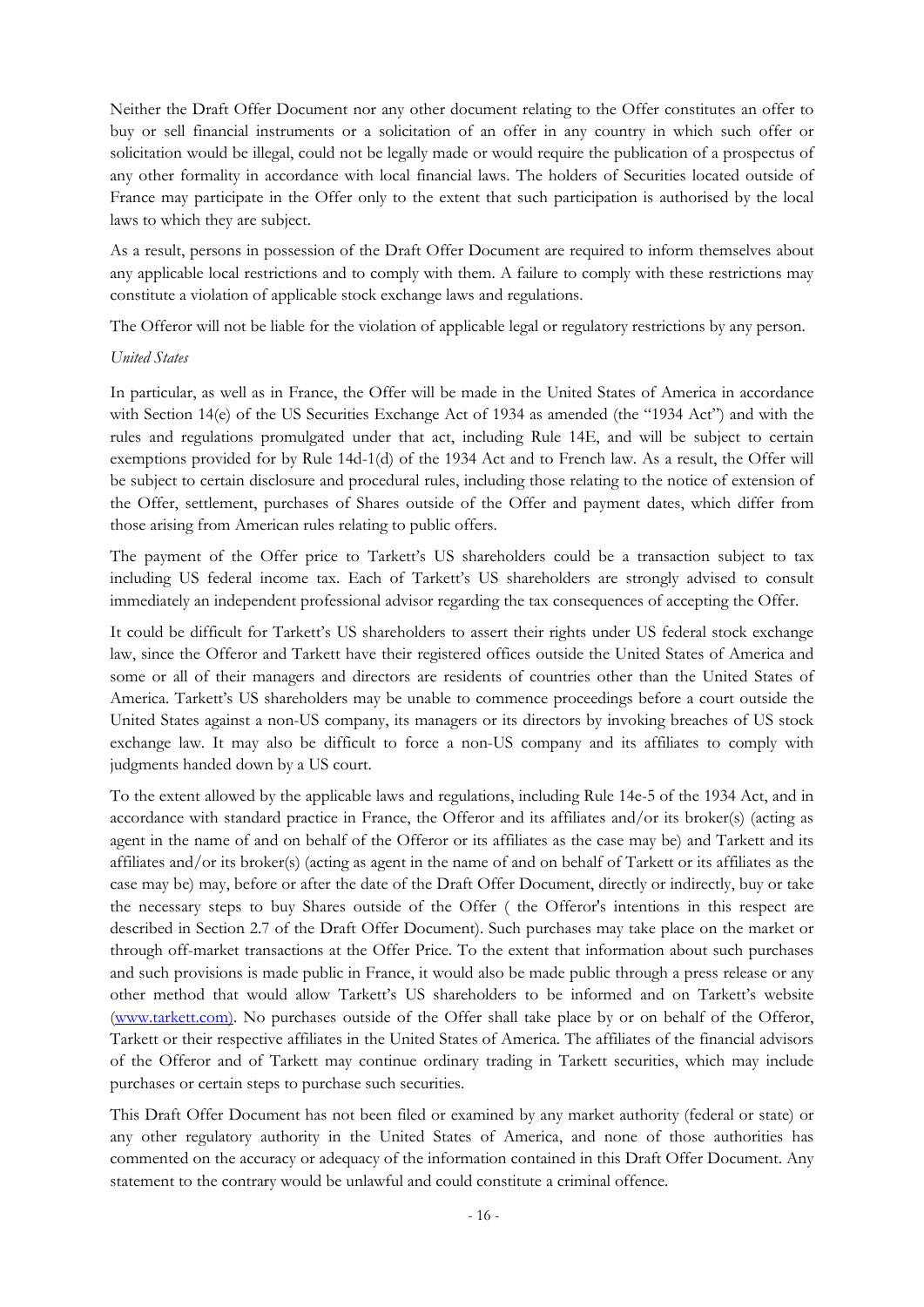# **3. SUMMARY OF VALUATION OF THE OFFER PRICE**

The Offer Price proposed by the Offeror is €20.0 per Share. Based on the valuation work presented below, the Offer Price shows the following premiums:

|                                                                      | Value per Share <sup>1</sup> ( $\epsilon$ ) | Premium/(discount)<br>represented by the Offer<br>Price (%) |
|----------------------------------------------------------------------|---------------------------------------------|-------------------------------------------------------------|
| Offer Price per Share $(\epsilon)$                                   | 20.0                                        |                                                             |
| Main methods applied                                                 |                                             |                                                             |
| <b>Historical prices</b>                                             |                                             |                                                             |
| Last closing price before the project was<br>announced <sup>2</sup>  | 15.9                                        | $+25.8%$                                                    |
| 20-day VWAP                                                          | 14.5                                        | $+38.1%$                                                    |
| 60-day VWAP                                                          | 13.8                                        | $+44.4%$                                                    |
| 120-day VWAP                                                         | 13.7                                        | $+45.6%$                                                    |
| 180-day VWAP                                                         | 12.8                                        | $+56.3%$                                                    |
| 250-day VWAP                                                         | 12.1                                        | $+64.7\%$                                                   |
| 250-day high                                                         | 16.3                                        | $+23.1\%$                                                   |
| 250-day low                                                          | 8.3                                         | $+141.0%$                                                   |
| Analyst target prices                                                |                                             |                                                             |
| Highest target price                                                 | 20.0                                        |                                                             |
| Average target price                                                 | 15.8                                        | $+26.7%$                                                    |
| Lowest target price                                                  | 12.6                                        | $+58.4%$                                                    |
| <b>DCF</b>                                                           |                                             |                                                             |
| Middle of the range resulting from the<br>Company's business plan    | 15.8                                        | $+26.5%$                                                    |
| Upper end of the range resulting from<br>the Company's business plan | 17.2                                        | $+16.5%$                                                    |
| Lower end of the range resulting from<br>the Company's business plan | 14.6                                        | $+36.8%$                                                    |
| Methods applied for information only                                 |                                             |                                                             |
| Peers' trading multiples comparison                                  |                                             |                                                             |
| 2021 EV/EBIT (overall average)                                       | 9.4                                         | $+113.0%$                                                   |
| 2022 EV/EBIT (overall average)                                       | 16.4                                        | $+22.2%$                                                    |

**N.B.:** *<sup>1</sup>Value per share based on 65,283,043 Shares, excluding 392,427 Shares held in treasury. 2 On 22 April 2021*